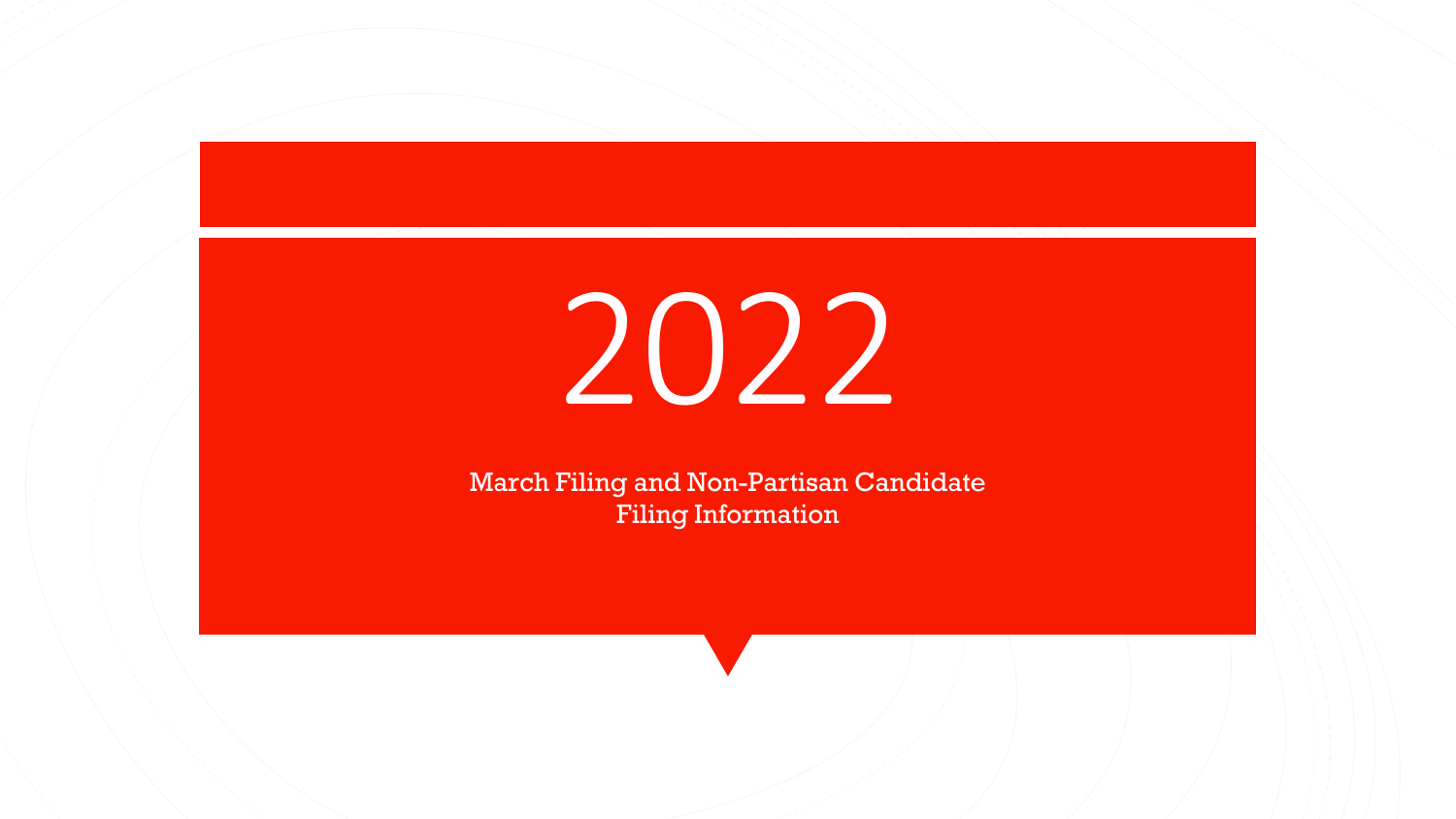\*\*\*SC House can file at the State Election Commission OR they must file in the county they reside

Partisan **Candidate Filing** Information

- Filing Dates:
- 

Filing Location:

Noon, March 16th – Noon, March 30th What do I need to file? Filing Fee Check\*, SICPP Form

> Board of Elections/Registration 4367 Headquarters Road North Charleston, SC29405

**Coffice Hours:** 

Monday – Friday (8:30a – 5:00p)

\*This only applies to filing as a Republican or Democrat. For example, Green Party would not need a check and just file with SICPP form.

If a filing fee occurs, it must be by check, cashier's check, or money order payable to appropriate state political party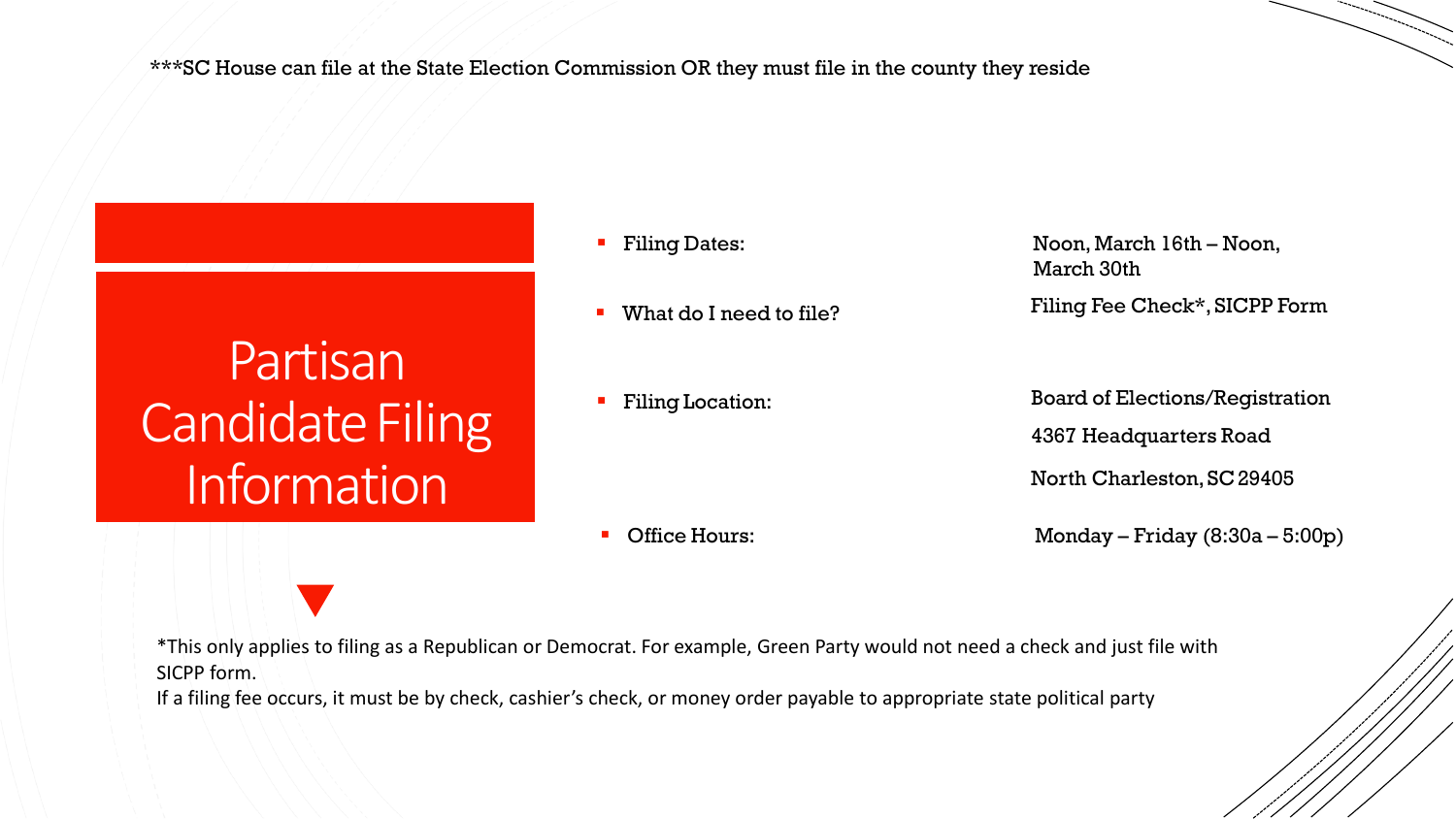\*\*\*SC House can file at the State Election Commission OR they must file in the county they reside

### Partisan **Candidate Filing** Information

#### **Offices that file March 16th- March 30th**

U.S. Senate U.S. House **Governor** Secretary of State State Treasurer **Attorney General** Comptroller General **State Superintendent of Education** Commissioner of Agriculture SC House Probate Judge County Council (1, 2, 5, 8, 9) Register of Deeds **\*File With SEC \*\*File With SEC or BEVR \*\*\*File With BEVR ONLY**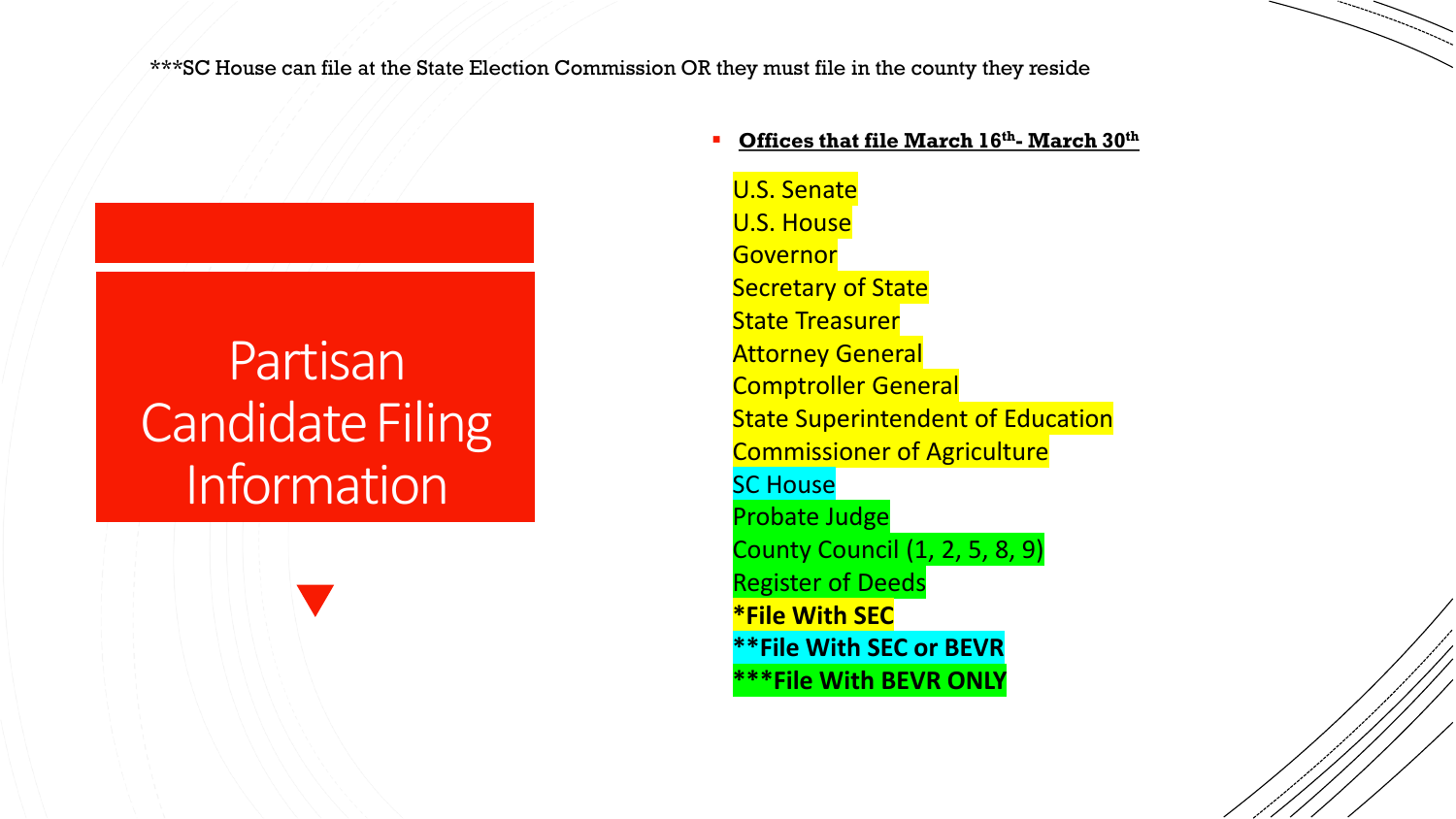#### FILING FEES

• Checks are made payable: SC GOP or SC Democratic Party

### Partisan **Candidate Filing** Information

U.S. Senate: \$10,440.00 U.S. House: \$3,480.00 Governor: \$4,243.12 Secretary of State: \$3,680.28 State Treasurer: \$3,680.28 Attorney General: \$3,680.28 Comptroller General: \$3,680.28 State Superintendent of Education: \$3,680.28 Commissioner of Agriculture: \$3,680.28 SC House: \$208 Probate Judge: \$6,754.78 County Council (1, 2, 5, 8, 9) : \$829.50 Register of Deeds: \$5,129.91

**\*File With SEC \*\*File With SEC or BEVR \*\*\*File With BEVR ONLY**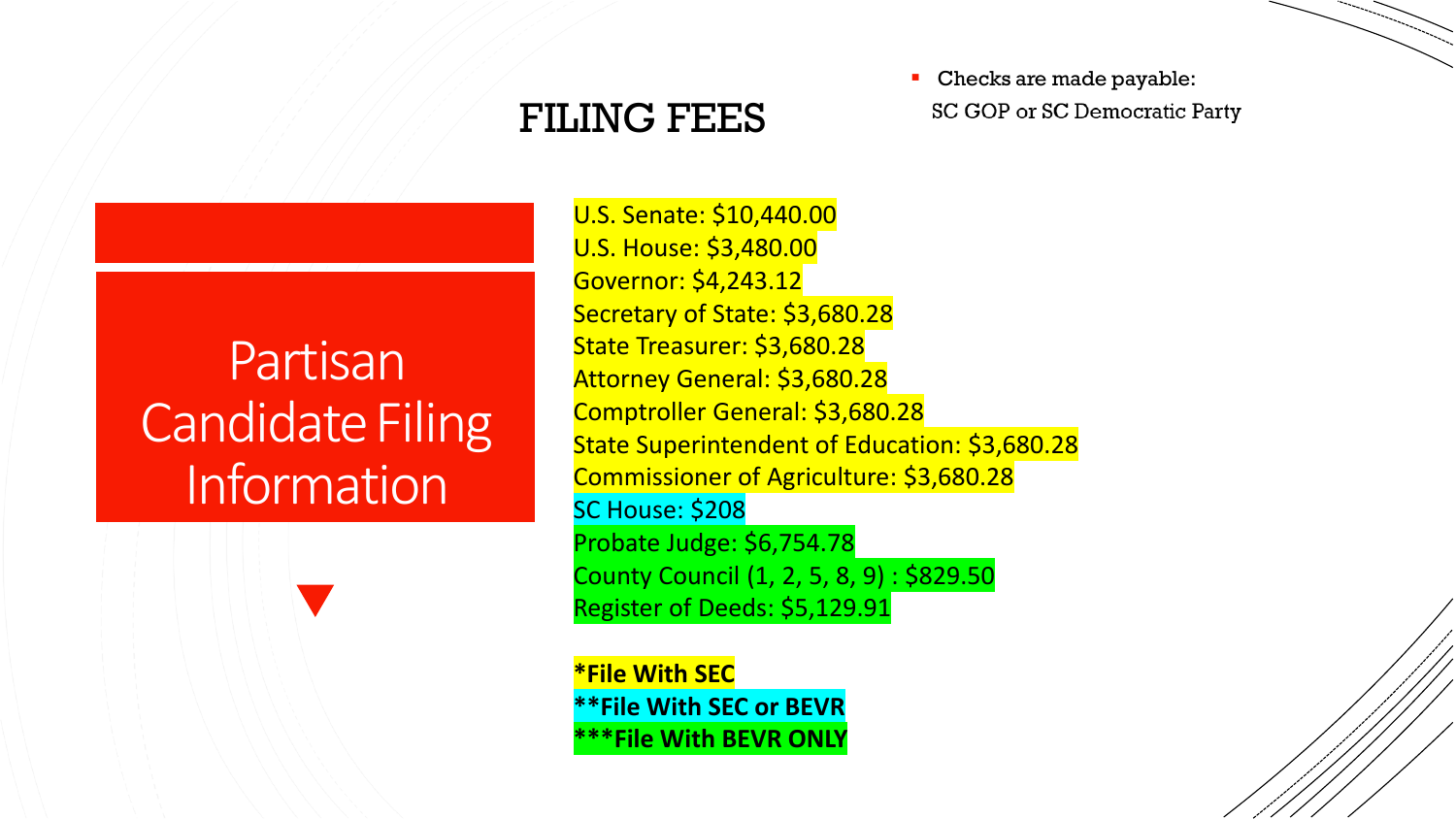#### Candidate Qualifications Filing with BEVR

**SC House**: Must be a legal resident of the district at the time of filing

**Probate Judge:** Must be a resident of the county at the time of the election

Partisan **Candidate Filing** Information

**Register of Deeds:** Must be a resident of the county at the time of the election

**County Council**: Must be a resident of the county and district at the time of the election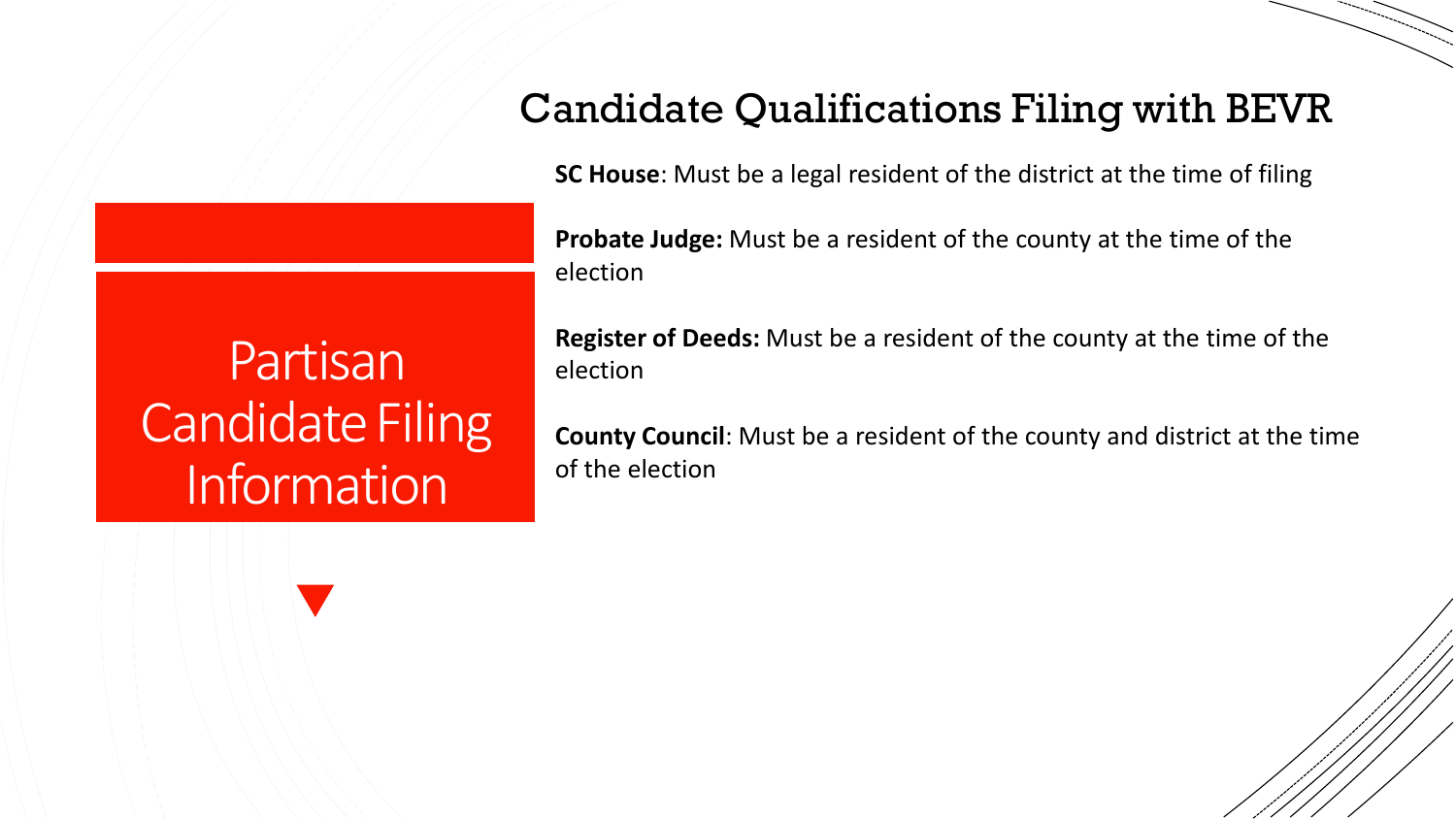#### What about 3rd Party candidates?

Partisan **Candidate Filing** Information

**The candidates who will file during the March filing period are all seeking a political party's nomination. Some parties nominate by primary (Reps and Dems). Some parties nominate by convention (all others).** 

**The candidates filing for nomination by convention do not pay a filing fee, do not appear on the primary ballot, and are nominated at the party's convention.**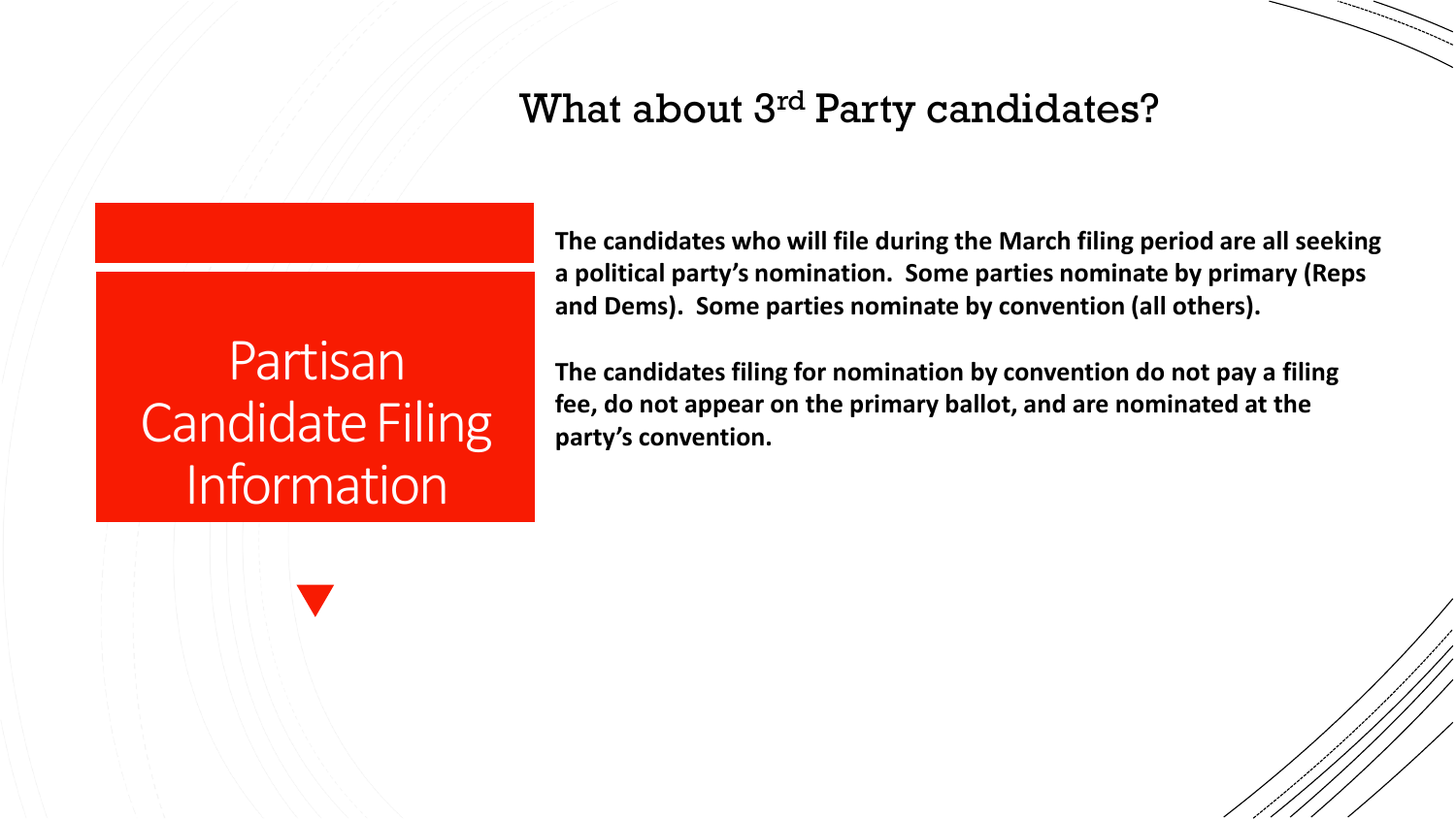### Non-Partisan **Candidate Filing** Information

- Petition Filing Dates:
- Statement of Candidacy Filing Dates:
- Noon, April 15 Noon,July 15th Noon,April 15– Noon,Aug.15th

Filing Location:

Board of Elections/Registration 4367 Headquarters Road

North Charleston, SC29405

Office Hours:

Monday – Friday (8:30a – 5:00p)

Candidates may call **843-744-8683** for more information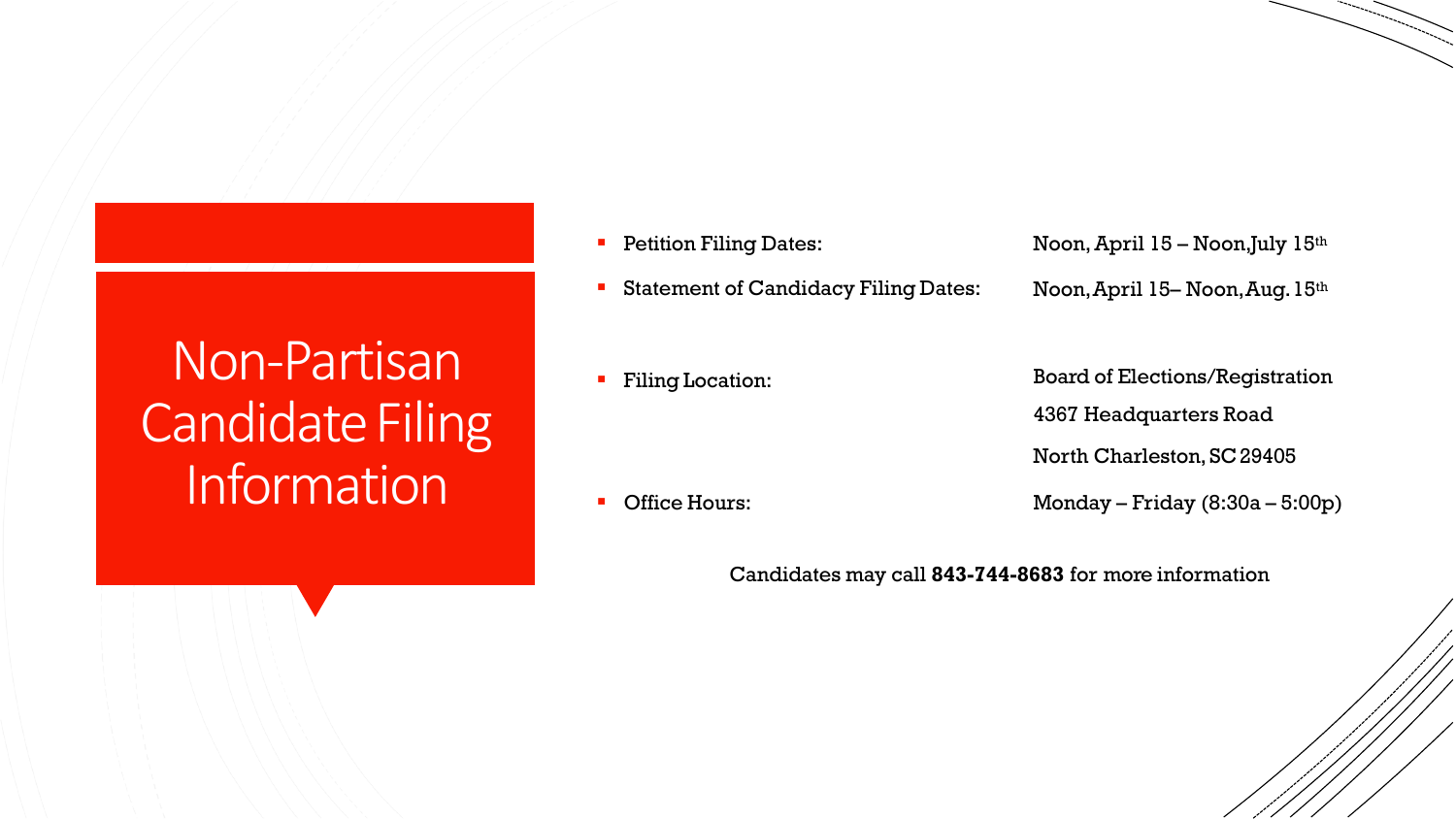# PublicService **Districts**

Method of Filing: Statement of Candidacy

| Seats to Fill: | James Island PSD            | 4 Seats |
|----------------|-----------------------------|---------|
|                | St. Andrews PSD (At Large)  | 1 Seat  |
|                | St. Andrews PSD (Section 1) | 1 Seat  |
|                | St. Andrews PSD (Section2)  | 1 Seat  |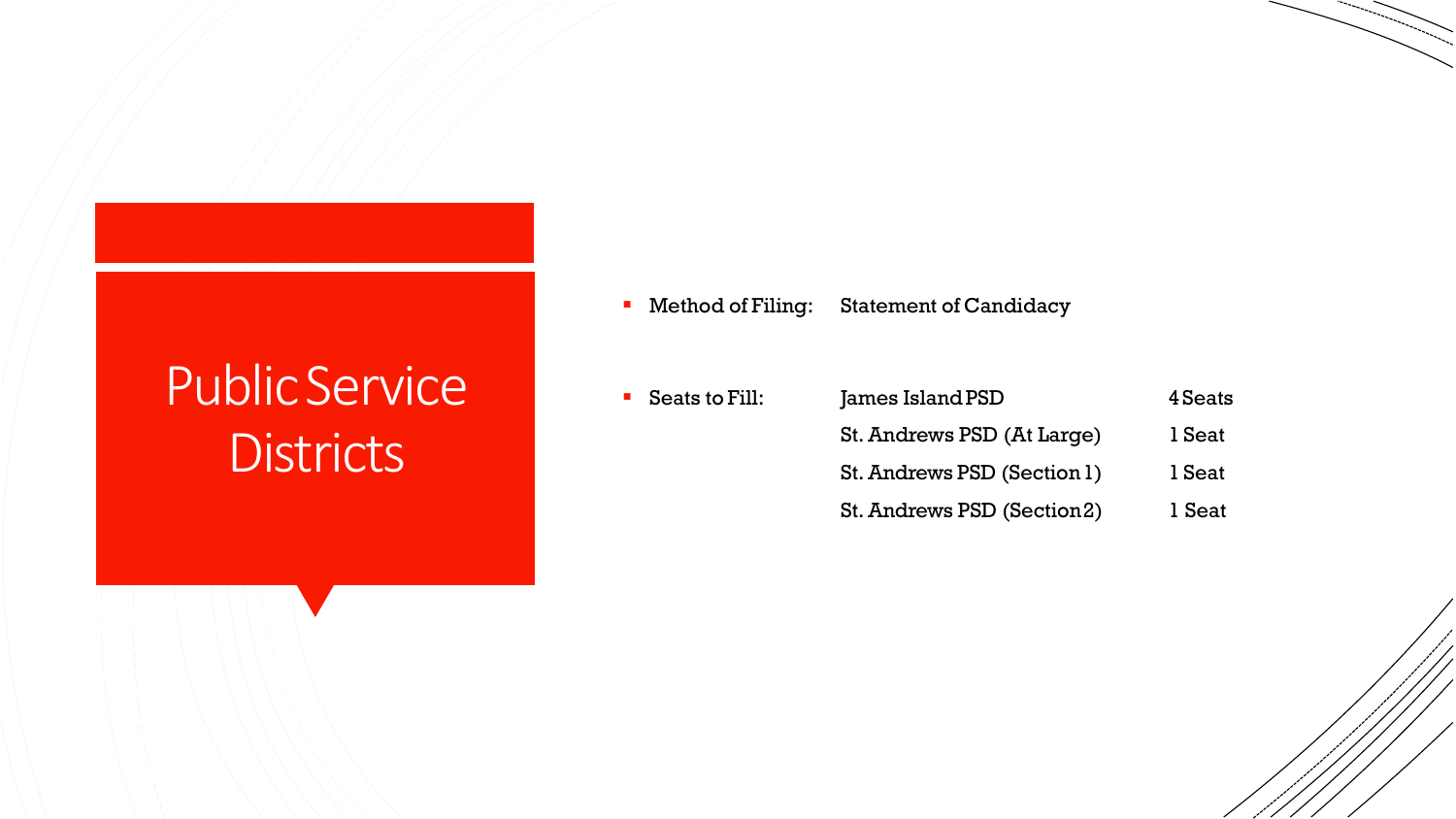#### Soil & Water

**Nethod of Filing:** Petition

100 valid signatures

Seats to Fill: 2 Seats to Fill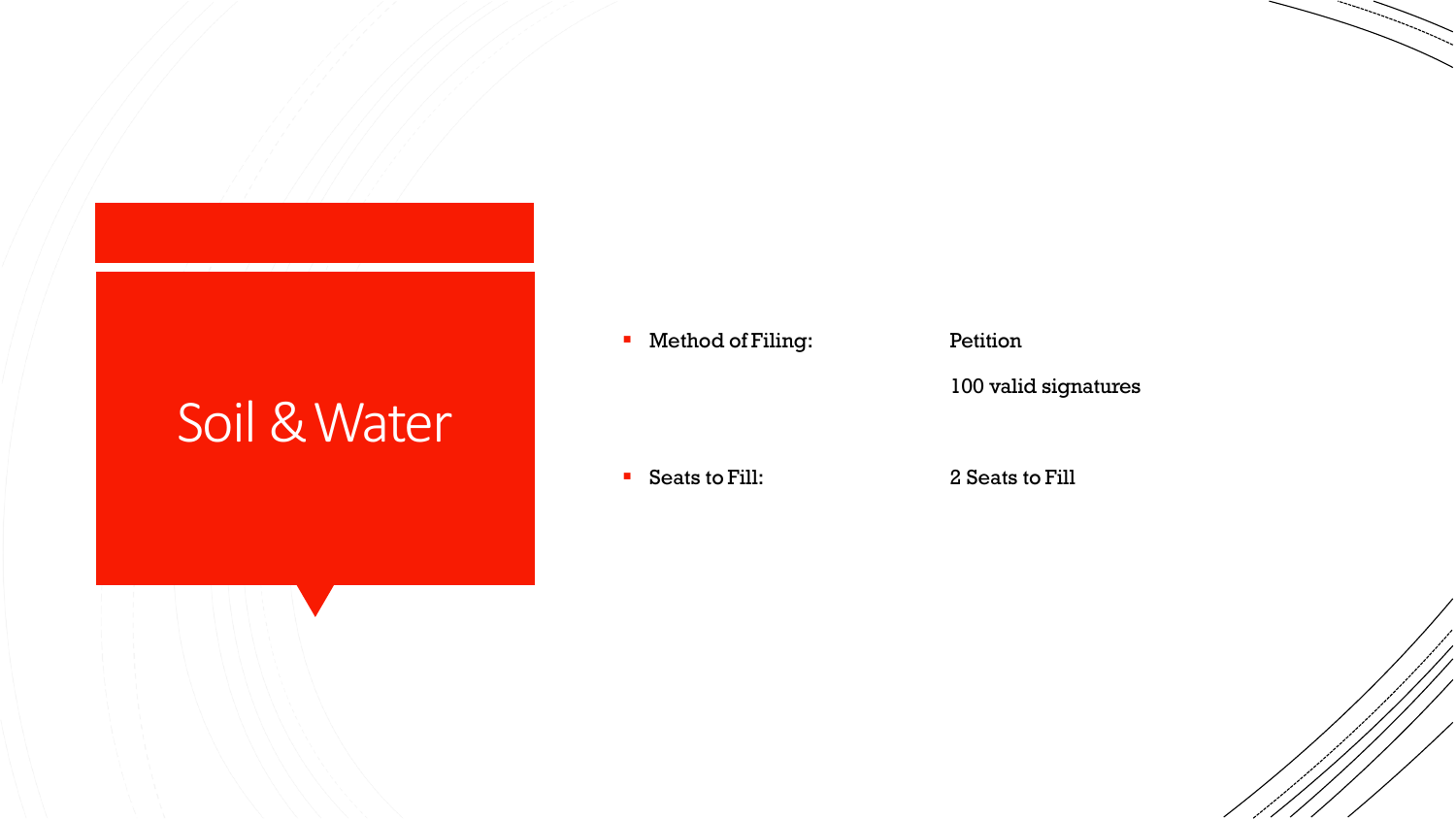## Consolidated School Board

- -

**• Method of Filing:** Statement of Candidacy

■ Seats to Fill: Districts 2, 4, 6, 8- 2 Years

Districts 1, 3, 5, 7, 9- 4 Years